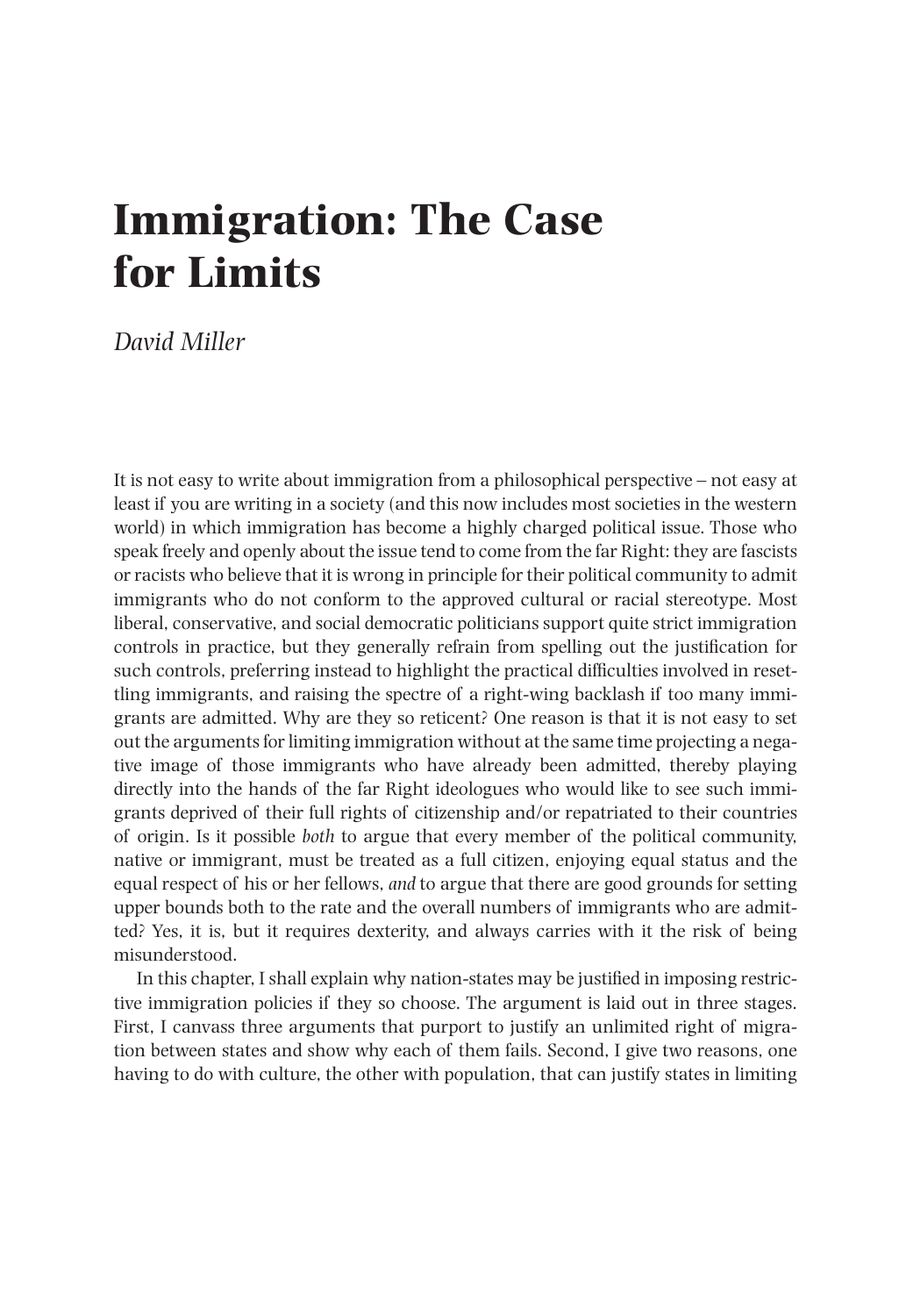immigration. Third, I consider whether states nonetheless have a duty to admit a special class of potential immigrants – namely refugees – and also how far they are allowed to pick and choose among the immigrants they do admit. The third section, in other words, lays down some conditions that an ethical immigration policy must meet. But I begin by showing why there is no general right to choose one's country of residence or citizenship.

# **Can There be an Unlimited Right of Migration Between States?**

Liberal political philosophers who write about migration usually begin from the premise that people should be allowed to choose where in the world to locate themselves unless it can be shown that allowing an unlimited right of migration would have harmful consequences that outweigh the value of freedom of choice (see, for instance, Carens, 1987; Hampton, 1995). In other words, the central value appealed to is simply freedom itself. Just as I should be free to decide who to marry, what job to take, what religion (if any) to profess, so I should be free to decide whether to live in Nigeria, or France, or the United States. Now these philosophers usually concede that in practice some limits may have to be placed on this freedom – for instance, if high rates of migration would result in social chaos or the breakdown of liberal states that could not accommodate so many migrants without losing their liberal character. In these instances, the exercise of free choice would become self-defeating. But the presumption is that people should be free to choose where to live unless there are strong reasons for restricting their choice.

I want to challenge this presumption. Of course there is always *some* value in people having more options to choose between, in this case options as to where to live, but we usually draw a line between *basic* freedoms that people should have as a matter of right and what we might call *bare* freedoms that do not warrant that kind of protection. It would be good from my point of view if I were free to purchase an Aston Martin tomorrow, but that is not going to count as a morally significant freedom – my desire is not one that imposes any kind of obligation on others to meet it. In order to argue against immigration restrictions, therefore, liberal philosophers must do more than show that there is some value to people in being able to migrate, or that they often *want* to migrate (as indeed they do, in increasing numbers). It needs to be demonstrated that this freedom has the kind of weight or significance that could turn it into a right, and that should therefore prohibit states from pursuing immigration policies that limit freedom of movement.

I shall examine three arguments that have been offered to defend a right to migrate. The first starts with the general right to freedom of movement, and claims that this must include the freedom to move into, and take up residence in, states other than one's own. The second begins with a person's right to *exit* from her current state – a right that is widely recognized in international law – and claims that a right of exit is pointless unless it is matched by a right of entry into other states. The third appeals to international distributive justice. Given the huge inequalities in living standards that currently exist between rich and poor states, it is said, people who live in poor states have a claim of justice that can only be met by allowing them to migrate and take advantage of the opportunities that rich states provide.

#### 364 **David Miller**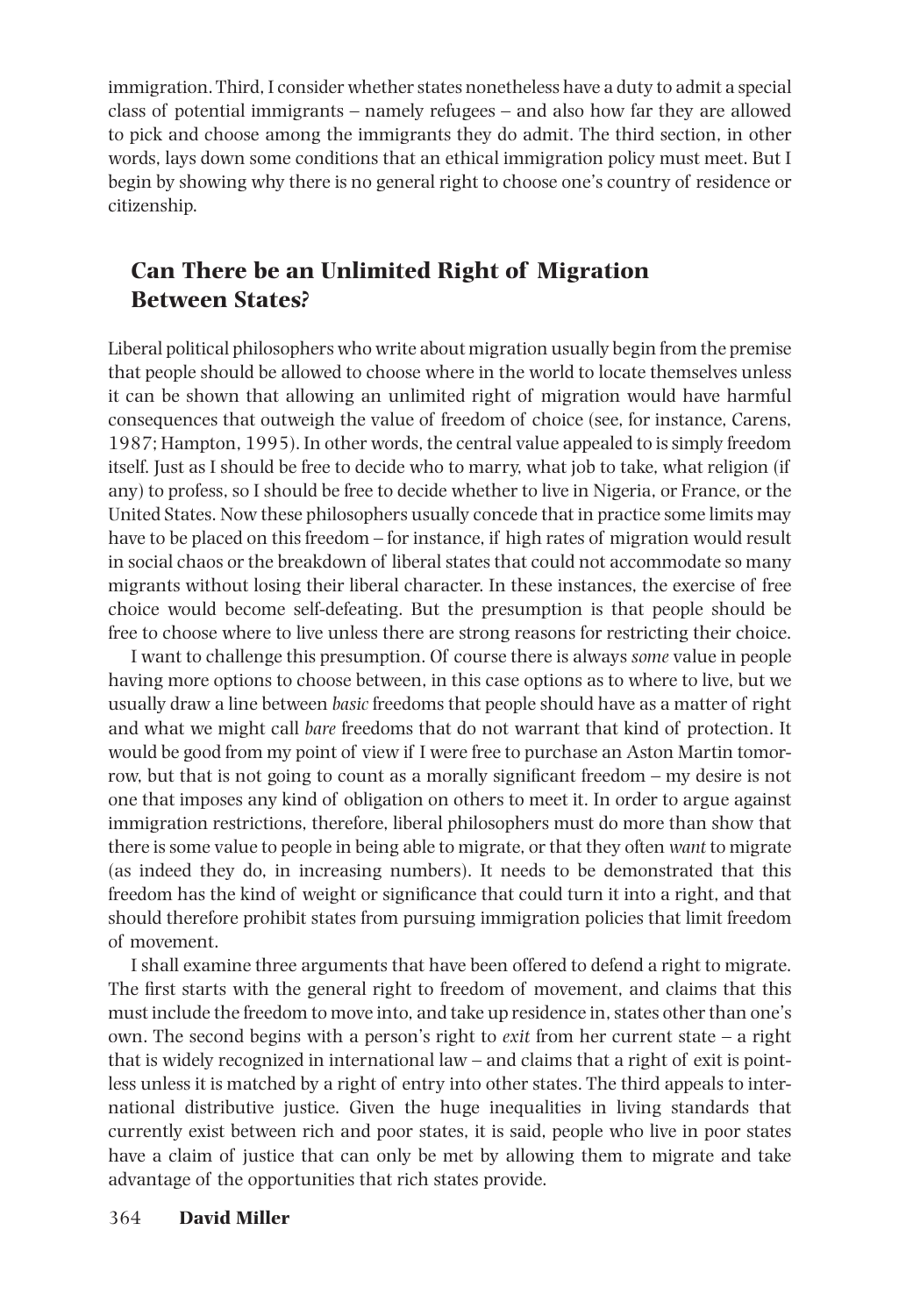The idea of a right to freedom of movement is not in itself objectionable. We are talking here about what are usually called basic rights or human rights, and I shall assume (since there is no space to defend the point) that such rights are justified by pointing to the vital interests that they protect (Shue, 1980; Nickel, 1987; Griffin, 2001). They correspond to conditions in whose absence human beings cannot live decent lives, no matter what particular values and plans of life they choose to pursue. Being able to move freely in physical space is just such a condition, as we can see by thinking about people whose legs are shackled or who are confined in small spaces. A wider freedom of movement can also be justified by thinking about the interests that it serves instrumentally: if I cannot move about over a fairly wide area, it may be impossible for me to find a job, to practice my religion, or to find a suitable marriage partner. Since these all qualify as vital interests, it is fairly clear that freedom of movement qualifies as a basic human right.

What is less clear, however, is the physical extent of that right, in the sense of how much of the earth's surface I must be able to move to in order to say that I enjoy it. Even in liberal societies that make no attempt to confine people within particular geographical areas, freedom of movement is severely restricted in a number of ways. I cannot, in general, move to places that other people's bodies now occupy (I cannot just push them aside). I cannot move on to private property without the consent of its owner, except perhaps in emergencies or where a special right of access exists – and since most land is privately owned, this means that a large proportion of physical space does not fall within the ambit of a *right* to free movement. Even access to public space is heavily regulated: there are traffic laws that tell me where and at what speed I may drive my car, parks have opening and closing hours, the police can control my movements up and down the streets, and so forth. These are very familiar observations, but they are worth making simply to highlight how hedged about with qualifications the existing right of free movement in liberal societies actually is. Yet few would argue that because of these limitations, people in these societies are deprived of one of their human rights. Some liberals might argue in favor of expanding the right – for instance, Britain saw a protracted campaign to establish a legal right to roam on uncultivated privately owned land such as moors and fells, a right that finally became effective in 2005. But even the advocates of such a right would be hard-pressed to show that some vital interest was being injured by the more restrictive property laws that have existed up to now.

The point here is that liberal societies in general offer their members *sufficient* freedom of movement to protect the interests that the human right to free movement is intended to protect, even though the extent of free movement is very far from absolute. So how could one attempt to show that the right in question must include the right to move to some other country and settle there? What vital interest requires the right to be interpreted in such an extensive way? Contingently, of course, it may be true that moving to another country is the only way for an individual to escape persecution, to find work, to obtain necessary medical care, and so forth. In these circumstances the person concerned may have the right to move, not to any state that she chooses, but to *some* state where these interests can be protected. But here the right to move serves only as a remedial right: its existence depends on the fact that the person's vital interests cannot be secured in the country where she currently resides. In a world of decent states – states that were able to secure their citizens' basic rights to security, food, work, medical care, and so forth – the right to move across borders could not be justified in this way.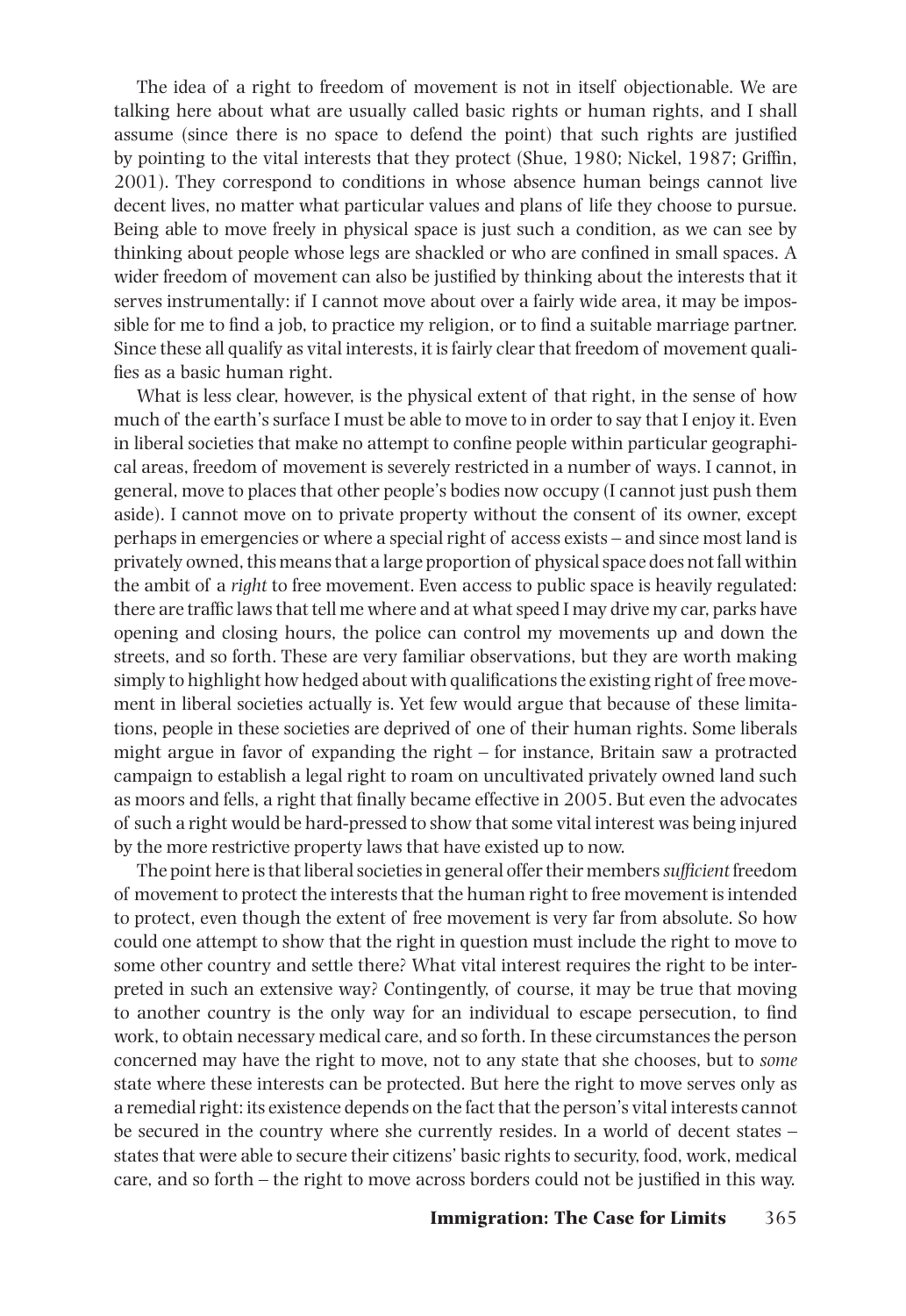Our present world is not, of course, a world of decent states, and this gives rise to the issue of refugees, which I shall discuss in the final section of this chapter. But if we leave aside for the moment cases where the right to move freely across borders depends upon the right to avoid persecution, starvation, or other threats to basic interests, how might we try to give it a more general rationale? One reason a person may want to migrate is in order to participate in a culture that does not exist in his native land – for instance he wants to work at an occupation for which there is no demand at home, or to join a religious community which, again, is not represented in the country from which he comes. These might be central components in his plan of life, so he will find it very frustrating if he is not able to move. But does this ground a right to free movement across borders? It seems to me that it does not. What a person can legitimately demand access to is an *adequate* range of options to choose between – a reasonable choice of occupation, religion, cultural activities, marriage partners, and so forth. Adequacy here is defined in terms of generic human interests rather than in terms of the interests of any one person in particular – so, for example, a would-be opera singer living in a society which provides for various forms of musical expression, but not for opera, can have an adequate range of options in this area even though the option she most prefers is not available. So long as they adhere to the standards of decency sketched above, all contemporary states are able to provide such an adequate range internally. So although people certainly have an *interest* in being able to migrate internationally, they do not have a basic interest of the kind that would be required to ground a human right. It is more like my interest in having an Aston Martin than my interest in having access to *some* means of physical mobility.

I turn next to the argument that because people have a right to leave the society they currently belong to, they must also have a right to enter other societies, since the first right is practically meaningless unless the second exists – there is no unoccupied space in the world to exit *to*, so unless the right to leave society A is accompanied by the right to enter societies B, C, D, and so on, it has no real force (Dummett, 1992; Cole, 2000).

The right of exit is certainly an important human right, but once again it is worth examining why it has the significance that it does. Its importance is partly instrumental: knowing that their subjects have the right to leave inhibits states from mistreating them in various ways, so it helps to preserve the conditions of what I earlier called "decency." However, even in the case of decent states the right of exit remains important, and that is because by being deprived of exit rights individuals are forced to remain in association with others whom they may find deeply uncongenial – think of the militant atheist in a society where almost everyone devoutly practices the same religion, or the religious puritan in a society where most people behave like libertines. On the other hand, the right of exit from state A does not appear to entail an unrestricted right to enter any society of the immigrant's choice – indeed, it seems that it can be exercised provided that at least one other society, society B say, is willing to take him in. It might seem that we can generate a general right to migrate by iteration: the person who leaves A for B then has the right to exit from B, which entails that C, at least, must grant him the right to enter, and so forth. But this move fails, because our person's right of exit from A depended on the claim that he might find continued association with the other citizens of A intolerable, and he cannot plausibly continue making the same claim in the case of each society that is willing to take him in. Given the political and cultural diversity of societies in the real world, it is simply unconvincing to argue that only an

#### 366 **David Miller**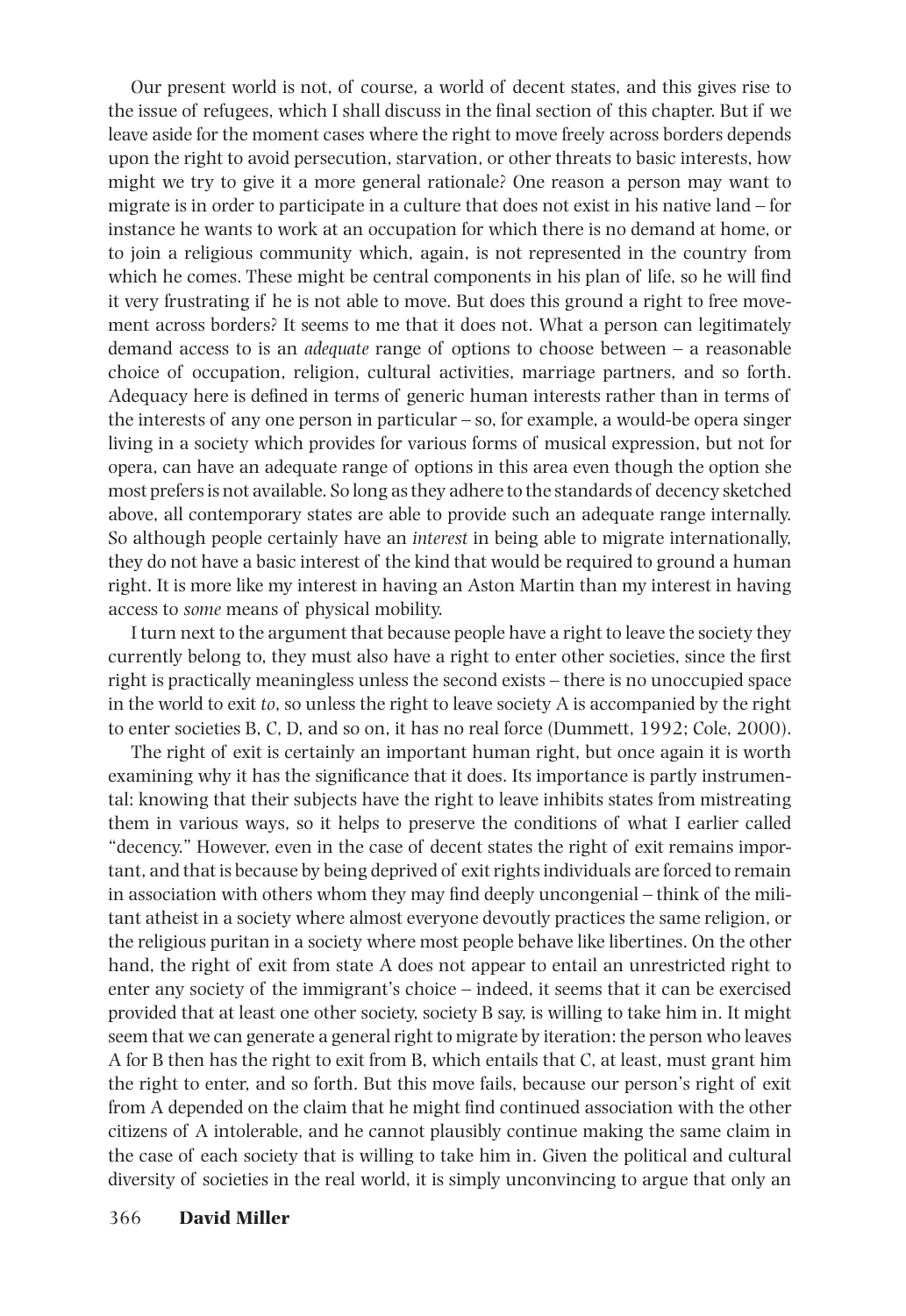unlimited choice of which one to join will prevent people being forced into associations that are repugnant to them.

It is also important to stress that there are many rights whose exercise is contingent on finding partners who are willing to cooperate in the exercise, and it may be that the right of exit falls into this category. Take the right to marry as an example. This is a right held against the state to allow people to marry the partners of their choice (and perhaps to provide the legal framework within which marriages can be contracted). It is obviously not a right to have a marriage partner provided – whether any given person can exercise the right depends entirely on whether he is able to find someone willing to marry him, and many people are not so lucky. The right of exit is a right held against a person's current state of residence not to prevent her from leaving the state (and perhaps aiding her in that endeavor by, say, providing a passport). But it does not entail an obligation on any other state to let that person in. Obviously, if no state were ever to grant entry rights to people who were not already its citizens, the right of exit would have no value. But suppose states are generally willing to consider entry applications from people who want to migrate, and that most people would get offers from at least one such state: then the position as far as the right of exit goes is pretty much the same as with the right to marry, whereby no means everyone is able to wed the partner they would ideally like to have, but most have the opportunity to marry *someone*.

So once the right of exit is properly understood, it does not entail an unlimited right to migrate to the society of one's choice. But now, finally, in this part of the chapter, I want to consider an argument for migration rights that appeals to distributive justice. It begins from the assumption of the fundamental moral equality of human beings. It then points out that, in the world in which we live, people's life prospects depend heavily on the society into which they happens to be born, so that the only way to achieve equal opportunities is to allow people to move to the places where they can develop and exercise their talents, through employment and in other ways. In other words, there is something fundamentally unfair about a world in which people are condemned to relative poverty through no fault of their own when others have much greater opportunities, whereas if people were free to live and work wherever they wished, then each person could choose whether to stay in the community that had raised him or to look for a better life elsewhere.

The question we must ask here is whether justice demands equality of opportunity at the global level, as the argument I have just sketched assumes, or whether this principle only applies *inside* societies, among those who are already citizens of the same political community (see, for instance, Caney, 2001). Note to begin with that embracing the moral equality of all human beings – accepting that every human being is equally an object of moral concern – does not yet tell us what we are required to do for them as a result of that equality. One answer *might* be that we should attempt to provide everyone with equal opportunities to pursue their goals in life. But another, equally plausible, answer is that we should play our part in ensuring that their basic rights are respected, where these are understood as rights to a certain minimum level of security, freedom, resources, and so forth – a level adequate to protect their basic interests, as suggested earlier in this chapter. These basic rights can be universally protected and yet some people have greater opportunities than others to pursue certain aims, as a result of living in more affluent or culturally richer societies.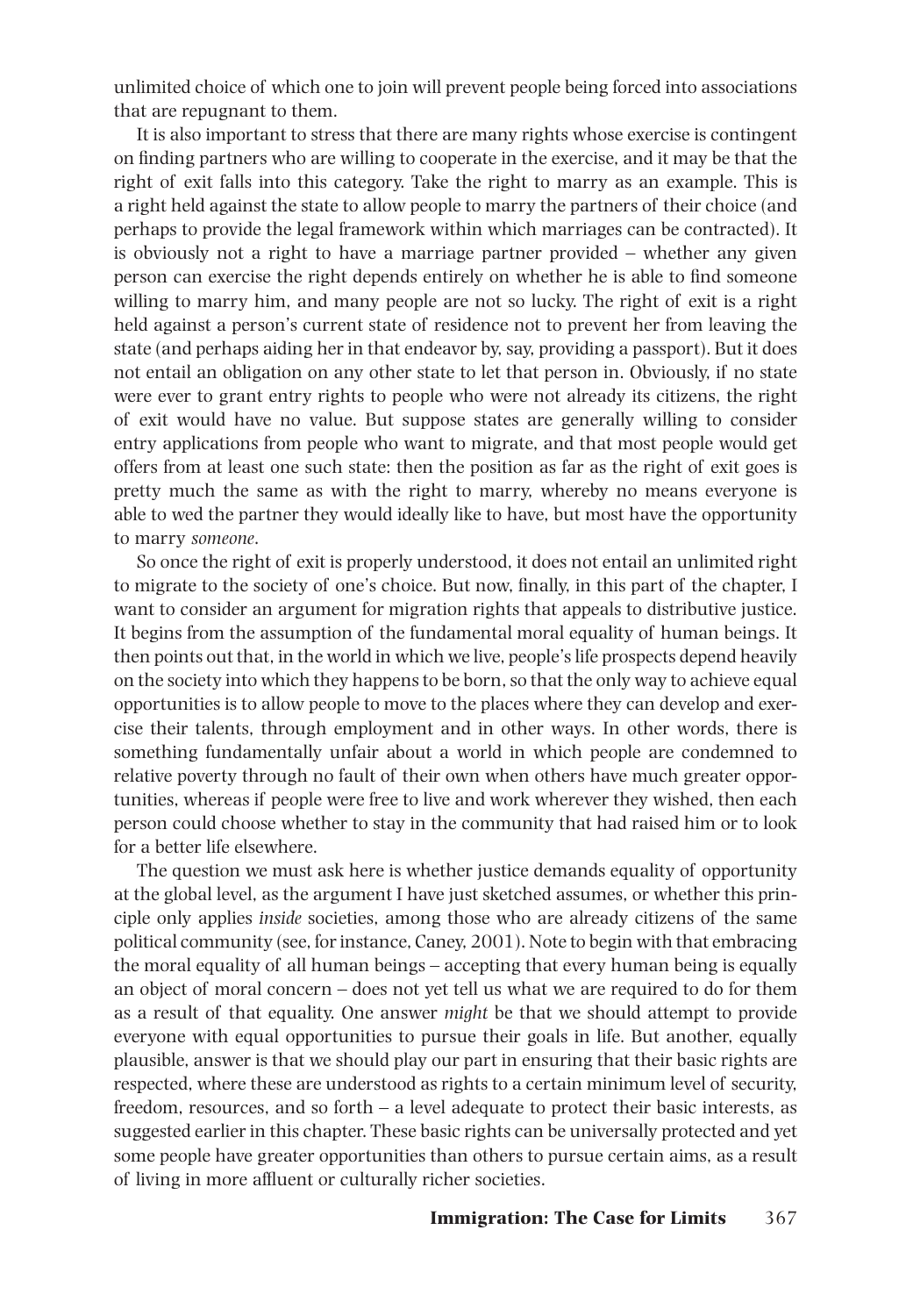Is it nonetheless unfair if opportunities are unequal in this way? That depends upon what we believe about the scope of distributive justice, the kind of justice that involves comparing how well different people are faring by some standard. According to Michael Walzer, "the idea of distributive justice presupposes a bounded world within which distributions take place: a group of people committed to dividing, exchanging, and sharing social goods, first of all among themselves" (Walzer, 1983, p. 31). The main reason that Walzer gives for this view is that the very goods whose distribution is a matter of justice gain their meaning and value within particular political communities. Another relevant consideration is that the stock of goods that is available at any time to be divided up will depend on the past history of the community in question, including decisions about, for example, the economic system under which production will take place. These considerations tell against the view that justice at global level should be understood in terms of the equal distribution, at any moment, of a single good, whether this good is understood as "resources" or "opportunity" or "welfare" (Miller, 1999). The basic rights view avoids these difficulties, because it is plausible to think that whatever the cultural values of a particular society, and whatever its historical record, no human being should be allowed to fall below the minimum level of provision that protects his or her basic interests.

But what if somebody does fall below this threshold? Does this not give him the right to migrate to a place where the minimum level is guaranteed? Perhaps, but it depends on whether the minimum could be provided in the political community he belongs to now, or whether that community is so oppressive, or so dysfunctional, that escape is the only option. So here we encounter again the issue of refugees, to be discussed in my final section. Meanwhile, the lesson for other states, confronted with people whose lives are less than decent, is that they have a choice: they must either ensure that the basic rights of such people are protected in the places where they live – by aid, by intervention, or by some other means – or they must help them to move to other communities where their lives will be better. Simply shutting one's borders and doing nothing else is not a morally defensible option here. People everywhere have a right to a decent life. But before jumping to the conclusion that the way to respond to global injustice is to encourage people whose lives are less than decent to migrate elsewhere, we should consider the fact that this policy will do little to help the very poor, who are unlikely to have the resources to move to a richer country. Indeed, a policy of open migration may make such people worse off still, if it allows doctors, engineers, and other professionals to move from economically undeveloped to economically developed societies in search of higher incomes, thereby depriving their countries of origin of vital skills. Equalizing opportunity for the few may diminish opportunities for the many. Persisting global injustice does impose on rich states the obligation to make a serious contribution to the relief of global poverty, but in most instances they should contribute to improving conditions of life on the ground, as it were, rather than bypassing the problem by allowing (inevitably selective) inward migration.

## **Justifications for Limiting Immigration**

I have shown that there is no general right to migrate to the country of one's choice. Does it follow that states have a free hand in choosing who, if anyone, to admit to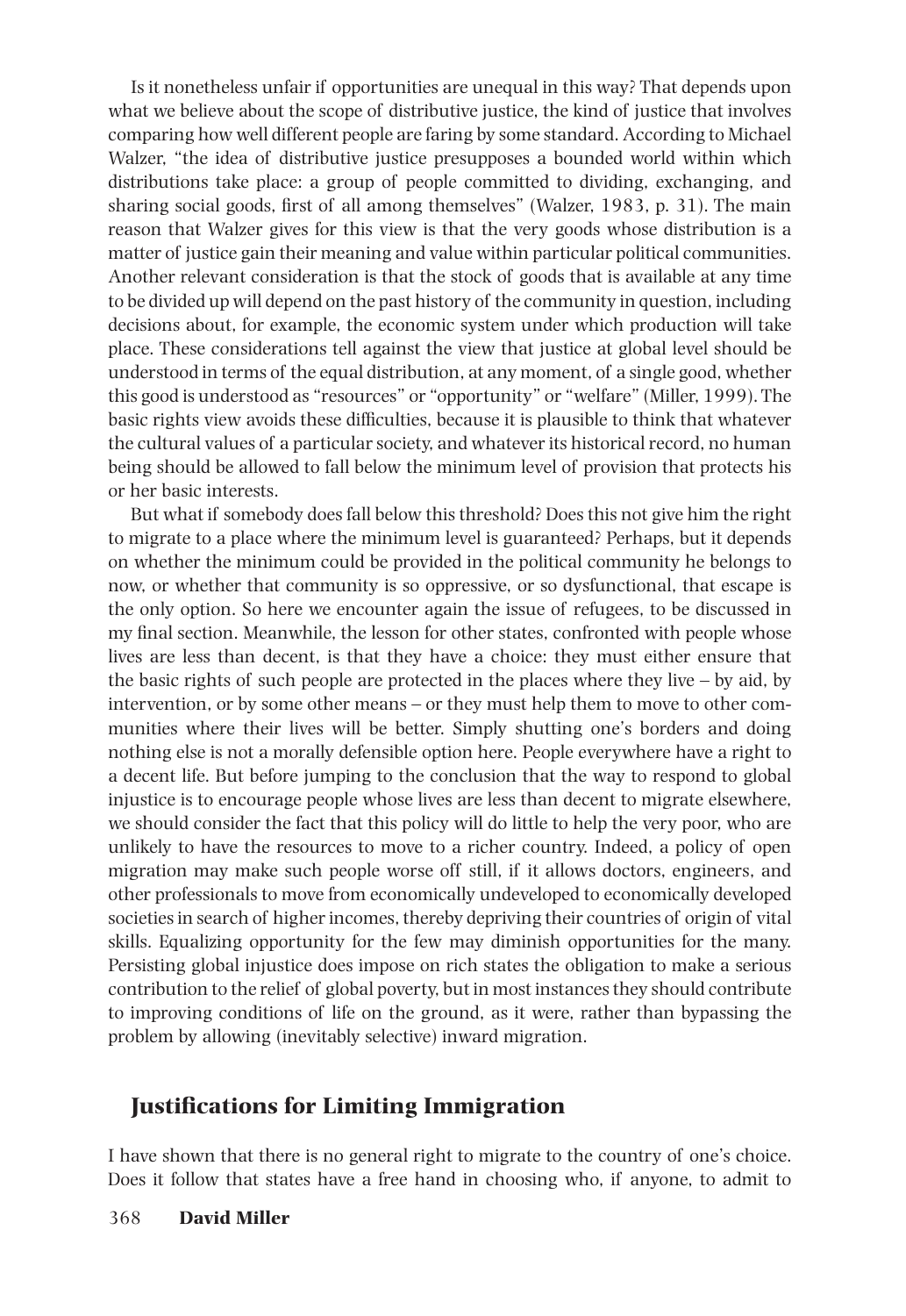membership? One might think that it does, using the analogy of a private club. Suppose that the members of a tennis club decide that once the membership roster has reached 100, no new members will be taken in. They do not have to justify this decision to wouldbe members who are excluded: if they decide that 100 members is enough, that is entirely their prerogative. But notice what makes this argument convincing. First, the benefit that is being denied to new applicants is the (relatively superficial) benefit of being able to play tennis. Second, it is a reasonable assumption that the rejected applicants can join another club, or start one of their own. It would be different if the tennis club occupied the only site within a 50-mile radius that is suitable for laying tennis courts: we might then think that they had some obligation to admit new members up to a reasonable total. In the case of states, the advantages that they deny to would-be immigrants who are refused entry are very substantial; and because states monopolize stretches of territory, and in other ways provide benefits that cannot be replicated elsewhere, the "go and start your own club" response to immigrants is not very plausible.

So in order to show that states are entitled to close their borders to immigrants, we have to do more than show that the latter lack the human right to migrate. Potential immigrants have a *claim* to be let in – if nothing else they usually have a strong *desire* to enter – and so any state that wants to control immigration must have good reasons for doing so. In this section, I shall outline two good reasons that states may have for restricting immigration. One has to do with preserving culture, the other with controlling population. I do not claim that these reasons will apply to every state, but they do apply to many liberal democracies that are currently having to decide how to respond to potentially very large flows of immigrants from less economically developed societies (other states may face larger flows still, but the political issues will be different).

The first reason assumes that the states in question require a common public culture that in part constitutes the political identity of their members, and that serves valuable functions in supporting democracy and other social goals. There is no space here to justify this assumption in any detail, so I must refer the reader to other writings where I have tried to do so (Miller, 1995, 2000). What I want to do here is to consider how the need to protect the public culture bears upon the issue of immigration. In general terms we can say: (a) that immigrants will enter with cultural values, including *political* values, that are more or less different from the public culture of the community they enter; (b) that as a result of living in that community, they will absorb some part of the existing public culture, modifying their own values in the process; and (c) that their presence will also change the public culture in various ways – for instance, a society in which an established religion had formed an important part of national identity will typically exhibit greater religious diversity after accepting immigrants, and as a consequence religion will play a less significant part in defining that identity.

Immigration, in other words, is likely to change a society's public culture rather than destroy it. And since public cultures always change over time, as a result of social factors that are quite independent of immigration (participation in the established religion might have been declining in any case), it does not, on the face of it, seem that states have any good reason to restrict immigration on that basis. They might have reason to limit the *flow* of immigrants, on the grounds that the process of acculturation outlined above may break down if too many come in too quickly. But so long as a viable public culture is maintained, it should not matter that its character changes as a result of taking in people with different cultural values (Perry, 1995).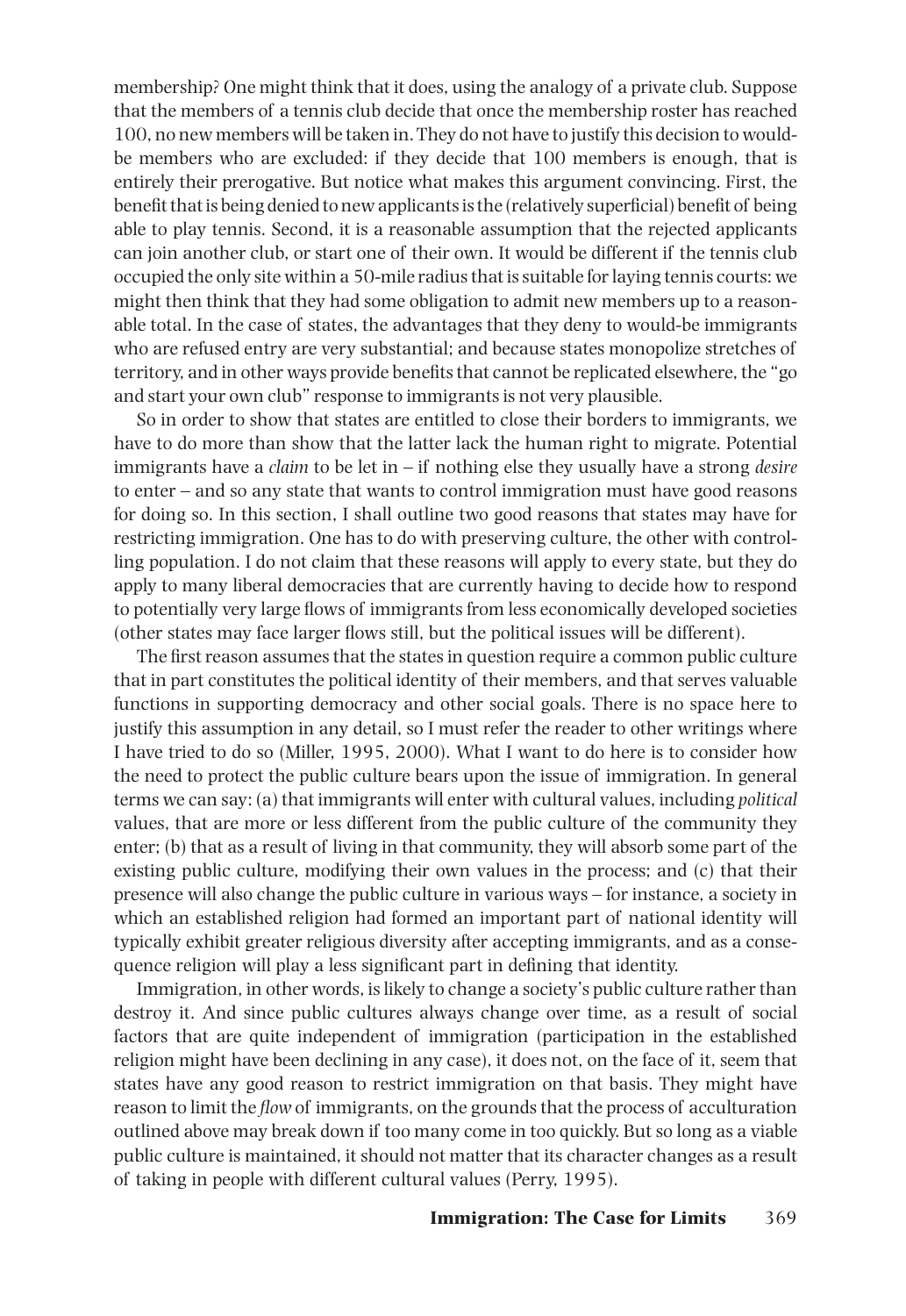What this overlooks, however, is that the public culture of their country is something that people have an interest in controlling: they want to be able to shape the way that their nation develops, including the values that are contained in the public culture. They may not of course succeed: valued cultural features can be eroded by economic and other forces that evade political control. But they may certainly have good reason to try, and in particular to try to maintain cultural continuity over time, so that they can see themselves as the bearers of an identifiable cultural tradition that stretches backward historically. Cultural continuity, it should be stressed, is not the same as cultural rigidity: the most valuable cultures are those that can develop and adapt to new circumstances, including the presence of new subcultures associated with immigrants.

Consider the example of language. In many states today the national language is under pressure from the spread of international languages, especially English. People have an incentive to learn and use one of the international languages for economic and other purposes, and so there is a danger that the national language will wither away over the course of two or three generations. If this were to happen, one of the community's most important distinguishing characteristics would have disappeared, its literature would become inaccessible except in translation, and so forth. So the states in question adopt policies to ensure, for instance, that the national language is used in schools and in the media, and that exposure to foreign languages through imports is restricted. What effect would a significant influx of immigrants who did not already speak the national language have in these circumstances? It is likely that their choice of second language would be English, or one of the other international languages. So their presence would increase the incentive among natives to defect from use of the national language in everyday transactions, and make the project of language-preservation harder to carry through. The state has good reason to limit immigration, or at least to differentiate sharply among prospective immigrants between those who speak the national language and those who do not, as the government of Quebec has done.

Language is not the only feature to which the argument for cultural continuity applies. There is an internal relationship between a nation's culture and its physical shape – its public and religious buildings, the way its towns and villages are laid out, the pattern of the landscape, and so forth. People feel at home in a place, in part, because they can see that their surroundings bear the imprint of past generations whose values were recognizably their own. This does not rule out cultural change, but again it gives a reason for wanting to stay in control of the process – for teaching children to value their cultural heritage and to regard themselves as having a responsibility to preserve the parts of it that are worth preserving, for example. The "any public culture will do" position ignores this internal connection between the cultural and physical features of the community.

How restrictive an immigration policy this dictates depends on the empirical question of how easy or difficult it is to create a symbiosis between the existing public culture and the new cultural values of the immigrants, and this will vary hugely from case to case (in particular the experience of immigration itself is quite central to the public cultures of some states, but not to others). Most liberal democracies are now multicultural, and this is widely regarded as a source of cultural richness. But the more culturally diverse a society becomes, the greater need it has for a unifying public culture to bind its members together, and this culture has to connect to the history and physical shape of the society in question – it cannot be invented from scratch (Miller, 1995, ch. 4; Kymlicka, 2001,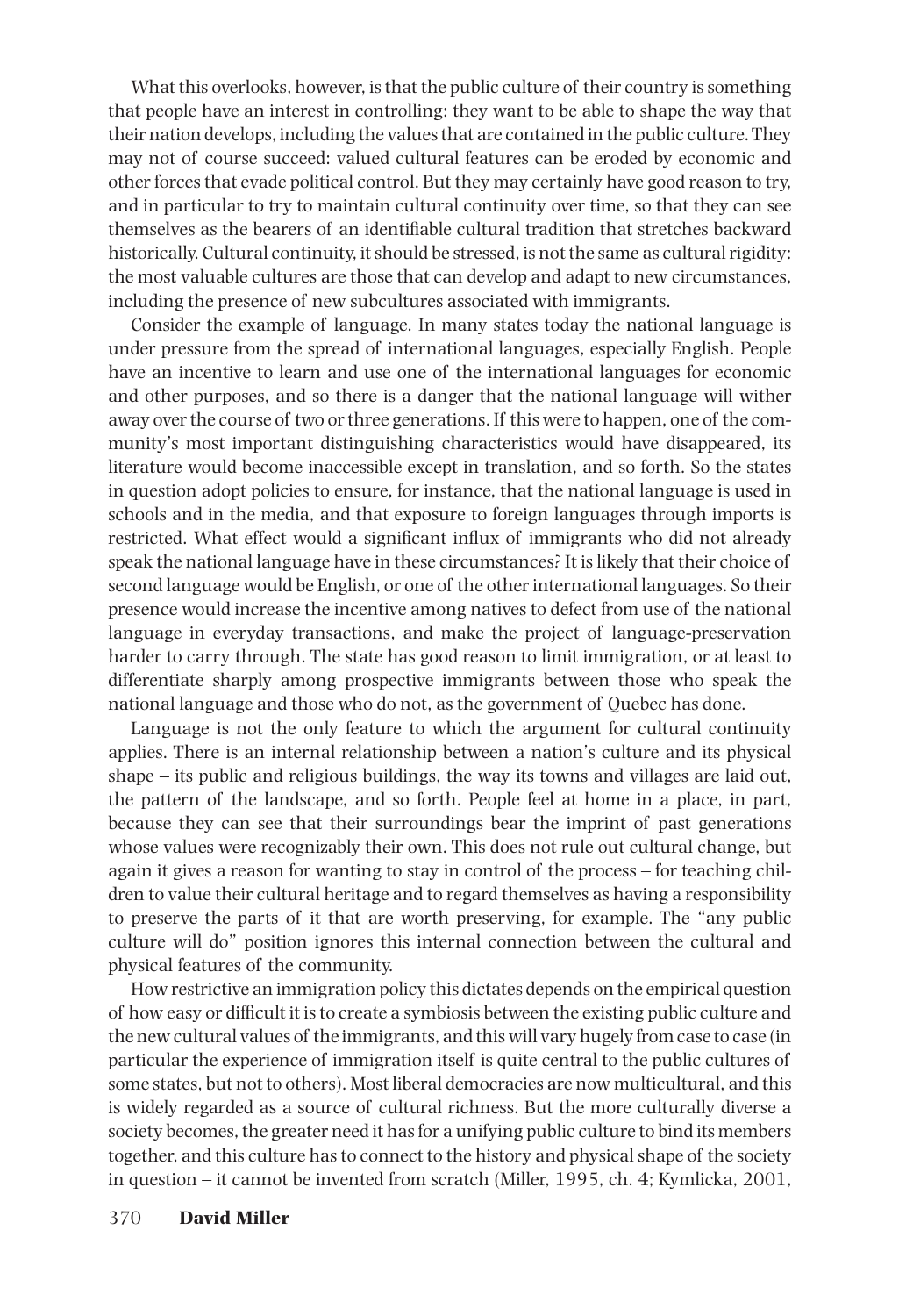esp. part IV). So a political judgment needs to be made about the scale and type of immigration that will enrich rather than dislocate the existing public culture.

The second reason for states to limit immigration that I want to consider concerns population size.<sup>1</sup> This is a huge, and hugely controversial, topic, and all I can do here is to sketch an argument that links together the issues of immigration and population control. The latter issue really arises at two different levels: global and national. At the global level, there is a concern that the carrying capacity of the Earth may be stretched to breaking point if the total number of human beings continues to rise as it has over the last half century or so. At national level, there is a concern about the effect of population growth on quality of life and the natural environment. Let me look at each level in turn.

Although there is disagreement about just how many people the Earth can sustain before resource depletion – the availability of water, for example – becomes acute, it would be hard to maintain that there is *no* upper limit. Although projections of population growth over the century ahead indicate a leveling off in the rate of increase, we must also expect – indeed should welcome – increases in the standard of living in the developing world that will mean that resource consumption per capita will also rise significantly. In such a world it is in all our interests that states whose populations are growing rapidly should adopt birth control measures and other policies to restrict the rate of growth, as both China and India have done in past decades. But such states have little or no incentive to adopt such policies if they can "export" their surplus population through international migration, and since the policies in question are usually unpopular, they have a positive incentive not to pursue them. A viable population policy at global level requires each state to be responsible for stabilizing, or even possibly reducing, its population over time, and this is going to be impossible to achieve if there are no restrictions on the movement of people between states.

At national level, the effects of population growth may be less catastrophic, but can still be detrimental to important cultural values. What we think about this issue may be conditioned to some extent by the population density of the state in which we live. Those of us who live in relatively small and crowded states experience daily the way in which the sheer number of our fellow citizens, with their needs for housing, mobility, recreation, and so forth, impacts on the physical environment, so that it becomes harder to enjoy access to open space, to move from place to place without encountering congestion, to preserve important wildlife habitats, and so on. It is true, of course, that the problems arise not simply from population size, but also from a population that wants to live in a certain way – to move around a lot, to have high levels of consumption, and so on – so we could deal with them by collectively changing the way that we live, rather than by restricting or reducing population size (De-Shalit, 2000). Perhaps we should. But this, it seems to me, is a matter for political decision: members of a territorial community have the right to decide whether to restrict their numbers, or to live in a more ecologically and humanly sound way, or to do neither and bear the costs of a high-consumption, high-mobility lifestyle in a crowded territory. If restricting numbers is part of the solution, then controlling immigration is a natural corollary.

What I have tried to do in this section is to suggest why states may have good reason to limit immigration. I concede that would-be immigrants may have a strong interest in being admitted – a strong economic interest, for example – but in general they have no obligation-conferring *right* to be admitted, for reasons given in the previous section. On the other side, nation-states have a strong and legitimate interest in determining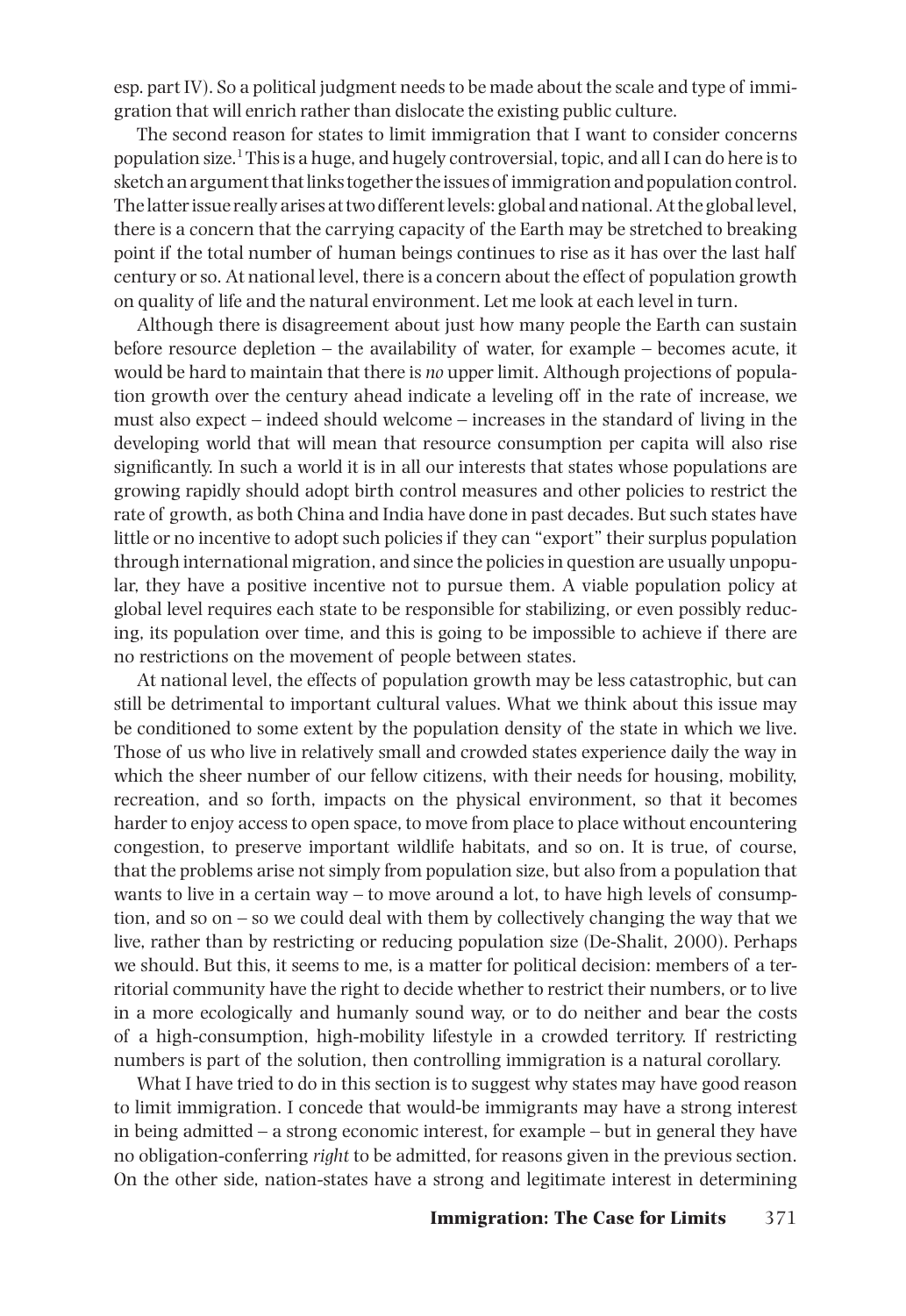who comes in and who does not. Without the right to exclude, they could not be what Michael Walzer has called "communities of character": "historically stable, ongoing associations of men and women with some special commitment to one another and some special sense of their common life" (1983: 62). It remains now to see what conditions an admissions policy must meet if it is to be ethically justified.

### **Conditions for an Ethical Immigration Policy**

I shall consider two issues. The first is the issue of refugees, usually defined as people who have fled their home country as a result of a well-founded fear of persecution or violence. What obligations do states have to admit persons in that category? The second is the issue of discrimination in admissions policy. If a state decides to admit some immigrants (who are not refugees) but refuses entry to others, what criteria can it legitimately use in making its selection?

As I indicated in the first section of this chapter, people whose basic rights are being threatened or violated in their current place of residence clearly do have the right to move to somewhere that offers them greater security. Prima facie, then, states have an obligation to admit refugees, indeed "refugees" defined more broadly than is often the case to include people who are being deprived of rights to subsistence, basic healthcare, and so on (Shacknove, 1985; Gibney, 1999). But this need not involve treating them as long-term immigrants. They may be offered temporary sanctuary in states that are able to protect them, and then be asked to return to their original country of citizenship when the threat has passed (Hathaway and Neve, 1997). Moreover, rather than encouraging long-distance migration, it may be preferable to establish safety zones for refugees close to their homes and then deal with the cause of the rights violations directly – whether this means sending in food and medical aid or intervening to remove a genocidal regime from power. There is obviously a danger that the temporary solution becomes semi-permanent, and this is unacceptable because refugees are owed more than the immediate protection of their basic rights – they are owed something like the chance to make a proper life for themselves. But liberals who rightly give a high moral priority to protecting the human rights of vulnerable people are regrettably often unwilling to countenance intervention in states that are plainly violating these rights.

If protection on the ground is not possible, the question then arises *which* state should take in the refugees. It is natural to see the obligation as shared among all those states that are able to provide refuge, and in an ideal world one might envisage some formal mechanism for distributing refugees among them. However, the difficulties in devising such a scheme are formidable (see Hathaway and Neve, 1997; Schuck, 1997). To obtain agreement from different states about what each state's refugee quota should be, one would presumably need to start with simple and relatively uncontroversial criteria such as population or per capita GNP. But this leaves out of the picture many other factors, such as population density, the overall rate of immigration into each state, cultural factors that make absorption of particular groups of refugees particularly easy or difficult, and so forth – that would differentially affect the willingness of political communities to accept refugees and make agreement on a scheme very unlikely. Furthermore, the proposed quota system pays no attention to the choices of the refugees themselves as to where to apply for sanctuary, unless it is accompanied by a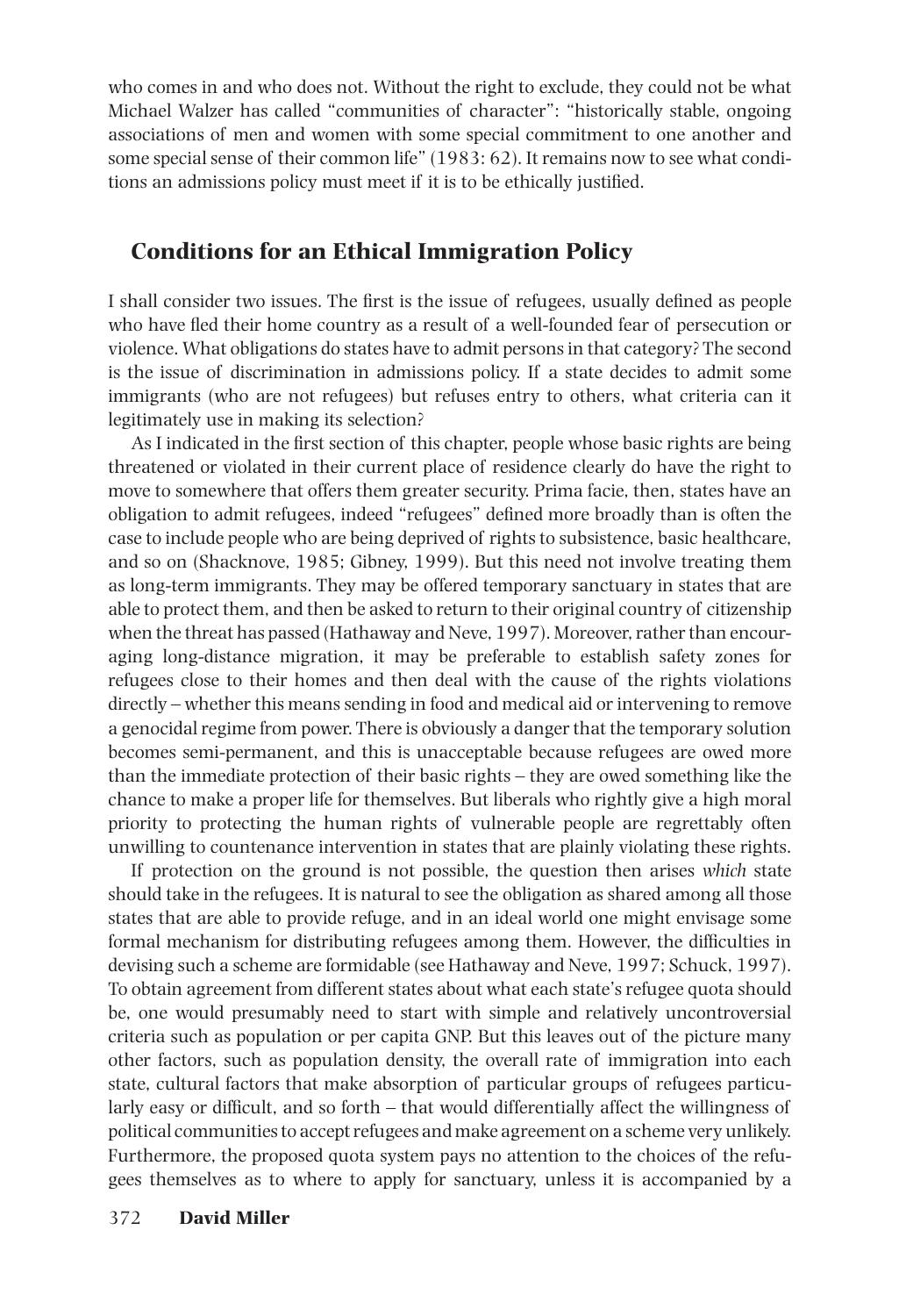compensatory scheme that allows states that take in more refugees than their quota prescribes to receive financial transfers from states that take in less.

Realistically, therefore, states have to be given considerable autonomy to decide how to respond to particular asylum applications: besides the refugee's own choice, they are entitled to consider the overall number of applications they face, the demands that temporary or longer-term accommodation of refugees will place on existing citizens, and whether there exists any special link between the refugee and the host community – for instance, similarities of language or culture, or a sense of historical responsibility on the part of the receiving state (which might see itself as somehow implicated among the causes of the crisis that has produced the refugees). If states are given this autonomy, there can be no guarantee that every bona fide refugee will find a state willing to take him or her in. Here we simply face a clash between two moral intuitions: on the one hand, every refugee is a person with basic human rights that deserve protection; on the other, the responsibility for ensuring this is diffused among states in such a way that we cannot say that any particular state S has an obligation to admit refugee R. Each state is at some point entitled to say that it has done enough to cope with the refugee crisis. So the best we can hope for is that informal mechanisms will continue to evolve which make all refugees the *special* responsibility of one state or another (Miller, 2001).

The second issue is discrimination among migrants who are not refugees. Currently, states do discriminate on a variety of different grounds, effectively selecting the migrants they want to take in. Can this be justified? Well, given that states are entitled to put a ceiling on the numbers of people they take in, for reasons canvassed in the previous section, they need to select somehow, if only by lottery (as the United States began to do in 1995 for certain categories of immigrant). So what grounds can they legitimately use? It seems to me that receiving states are entitled to consider the benefit they would receive from admitting a would-be migrant as well as the strength of the migrant's own claim to move. So it is acceptable to give precedence to people whose cultural values are closer to those of the existing population – for instance, to those who already speak the native language. This is a direct corollary of the argument in the previous section about cultural self-determination. Next in order of priority come those who possess skills and talents that are needed by the receiving community.<sup>2</sup> Their claim is weakened, as suggested earlier, by the likelihood that in taking them in, the receiving state is also depriving their country of origin of a valuable resource (medical expertise, for example). In such cases, the greater the interest the potential host country has in admitting the would-be migrant, the more likely it is that admitting her will make life worse for those she leaves behind. So although it is reasonable for the receiving state to make decisions based on how much the immigrant can be expected to contribute economically if admitted, this criterion should be used with caution. What cannot be defended in any circumstances is discrimination on grounds of race, sex, or, in most instances, religion – religion could be a relevant criterion only where it continues to form an essential part of the public culture, as in the case of the state of Israel.

If nation-states are allowed to decide how many immigrants to admit in the first place, why can't they pick and choose among potential immigrants on whatever grounds they like – admitting only red-haired women if that is what their current membership prefers? I have tried to hold a balance between the interest that migrants have in entering the country they want to live in, and the interest that political communities have in determining their own character. Although the first of these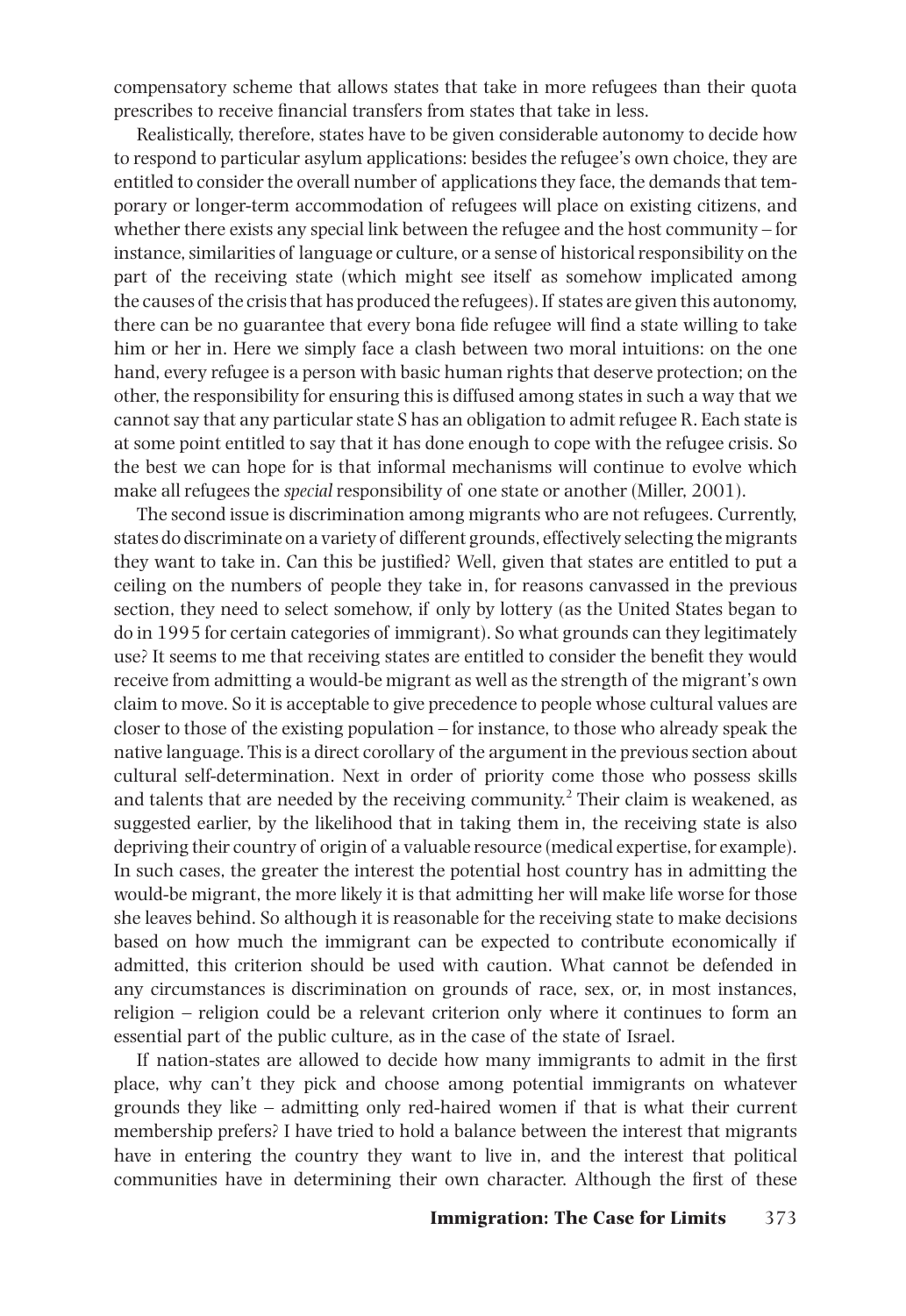interests is not strong enough to justify a right of migration, it is still substantial, and so the immigrants who are refused entry are owed an explanation. To be told that they belong to the wrong race, or sex (or have hair of the wrong color) is insulting, given that these features do not connect to anything of real significance to the society they want to join. Even tennis clubs are not entitled to discriminate among applicants on grounds such as these.

Let me conclude by underlining the importance of admitting all long-term immigrants to full and equal citizenship in the receiving society (this does not apply to refugees who are admitted temporarily until it is safe to return to their country of origin, but it does apply to refugees as soon as it becomes clear that return is not a realistic option for them). Controls on immigration must be coupled with active policies to ensure that immigrants are brought into the political life of the community, and acquire the linguistic and other skills that they require to function as active citizens (Kymlicka, 2001, ch. 8). In several states immigrants are now encouraged to take citizenship classes leading up to a formal admissions ceremony, and this is a welcome development in so far as it recognizes that becoming a citizen is not something that just happens spontaneously. Precisely because they aim to be "communities of character," with distinct public cultures to which new immigrants can contribute, democratic states must bring immigrants into political dialogue with natives. What is unacceptable is the emergence of a permanent class of non-citizens, whether these are guest workers, illegal immigrants, or asylum seekers waiting to have their applications adjudicated. The underlying political philosophy which informs this chapter sees democratic states as political communities formed on the basis of equality among their members, and just as this gives such states the right to exclude, it also imposes the obligation to protect the equal status of all those who live within their borders.

#### **Notes**

Earlier versions of this chapter were presented to the Nuffield Political Theory Workshop; the Politics, Law and Society Colloquium at University College London; and the Department of Government, University of Essex. I am very grateful to these audiences for their criticisms and suggestions, and especially to Clare Chambers, Matthew Gibney, Cecile Laborde, and Tiziana Torresi for their written comments on previous drafts.

- 1 For some reason this issue is rarely considered in philosophical discussions of immigration. An exception, albeit a brief one, is Barry (1992).
- 2 Another criterion that is often used in practice is having family ties to people who already have citizenship in the state in question, and this seems perfectly justifiable, but I am considering claims that have to do with features of the immigrants themselves.

## **References**

- Barry, B. (1992) The quest for consistency: a sceptical view. In *Free Movement: Ethical Issues in the Transnational Migration of People and Money*, ed. B. Barry and R.E. Goodin, pp. 279–287. Hemel Hempstead: Harvester Wheatsheaf.
- Caney, S. (2001) Cosmopolitan justice and equalizing opportunities. *Metaphilosophy* 32: 113–134.

#### 374 **David Miller**